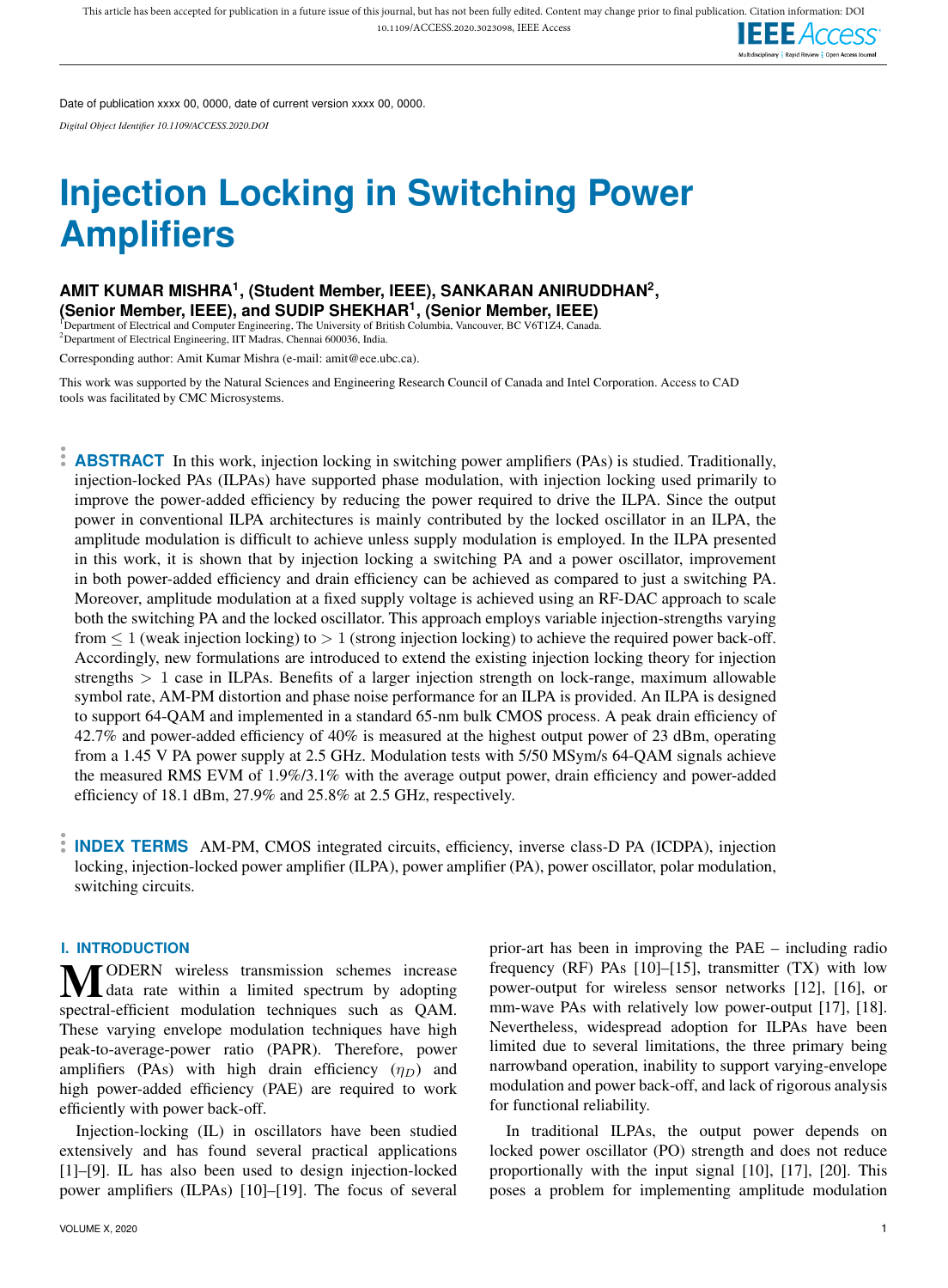This article has been accepted for publication in a future issue of this journal, but has not been fully edited. Content may change prior to final publication. Citation information: DOI 10.1109/ACCESS.2020.3023098, IEEE Access

**IEEE** Access

A. K. Mishra *et al.*: Injection Locking in Switching Power Amplifiers



**FIGURE 1.** (a) A dual-tank ILPA. (b) A single-tank ILPA.

(AM) for varying-envelope signals in an ILPA at a fixed supply voltage. In this work, AM is realized by employing a radio frequency digital-to-analog converter (RF-DAC) approach to vary the strengths of both the switching PA and the PO. An inverse Class-D PA (ICDPA) is used as a switching PA. The ICDPA transistors are used to lock the PO and both of them constitute the ILPA. The RF-DAC approach gives rise to varying injection-strength  $(K)$  to achieve the desired modulation.  $K$  is a crucial parameter for ILPA as it controls the lock-range, locking time, phase of currents in IL phasor diagram and phase-noise (PN). This directly influences the PA performance parameters such as modulation bandwidth, AM-PM distortion and error-vector magnitude (EVM). Additionally, this work shows that other parameters such as maximum output power  $(P_{out})$ , drain efficiency  $(\eta_D)$  and power-added efficiency (PAE) are also affected and can be improved. Thus, an appropriate selection of  $K$  is required to meet the desired PA specifications. Accordingly, this work provides the necessary circuit techniques, theoretical derivations, practical design guidelines and discussion on trade offs. To summarize, this work contributes to the following: (1) drain efficiency improvement is shown in an ILPA along with the PAE improvement, (2) high strength injection locking theory for the PA is derived, (3) excess AM-PM distortion component in an ILPA arising from the injection locking mechanism has been observed and analyzed, (4) analyzing the role of PO in out-of-band phase noise improvement in an ILPA, and (5) design methodology and design equations are provided for the proposed ILPA to achieve the desired symbol rate and higher drain efficiency.

The paper is organized as follows: Section II describes the prior-art in ILPA and PO. Section III introduces IL theory and extends it for high injection strengths. Section IV lays the theoretical framework for ILPA and introduces formulations and circuit techniques that enable both AM and phase modulation (PM) in ILPA, and increase both PAE and  $\eta_D$ . Tradeoffs and design guidelines for the maximal possible symbol rates, AM-PM distortion, and phase noise considerations are described next in Section V. Measurement results for a proof-of-concept prototype are presented in Section VI, and the paper is concluded in Section VII.

## **II. PRIOR ART IN ILPAS**

ILPAs can be categorized into two types: (1) Dual-tank: Wherein a single switching transistor also provides the necessary negative resistance to create an injection locked oscillator (ILO) with a resonant tank connected to the input, and a separate load network connected to the output (forming another tank), as shown in Fig. 1(a) [12]–[15]. (2) Single-tank: Wherein a differential-pair of transistors are used for switching as well as providing the negative resistance, with a single LC network that serves as an ILO resonant tank as well as load network, as shown in Fig. 1(b) [10], [11], [16]–[18]. A recent work, [21], [22] uses injection locking to achieve 16-QAM modulation using an injection locked power up-converter. It works as a linear PA for low power output levels and as a supply modulated PA for achieving high power output levels. The up-converted signal from a mixer stage is injected at the source of the cascode transistor; a different injection scheme than other ILPAs where the drain node is the point of injection. However, an off-chip supply modulator is used for implementing amplitude modulation in these works. The matching network is also off-chip, thereby incurring low loss in matching network leading to higher drain efficiency, at the expense of increased cost.

## *A. LIMITATIONS OF DUAL-TANK ILPA*

The input transistor of a switching PA is large, and driving a large capacitance leads to a significant power consumption for the driver. Instead, the switching PA can be designed in such a way that its input conductance is negative. Together with an inductor at the input, it acts as an oscillator, injection locked to the driver frequency. Furthermore, as the driver is essentially driving an ideal LC tank, it saves power in the driver [12], [13]. However, this topology faces several drawbacks: (a) A reduction in power consumption of the driver and ILO demands high Q of the input resonant tank, but a higher Q leads to a reduced injection lock-range and modulation bandwidth. (b) The input tank, a single transistor to provide negative resistance as well as switching, and another tuned network at the output for shaping the switching signals and load transformation – are entwined, complicating the design and optimization for efficiency. (c) The driving signal into the switching transistor becomes sinusoidal which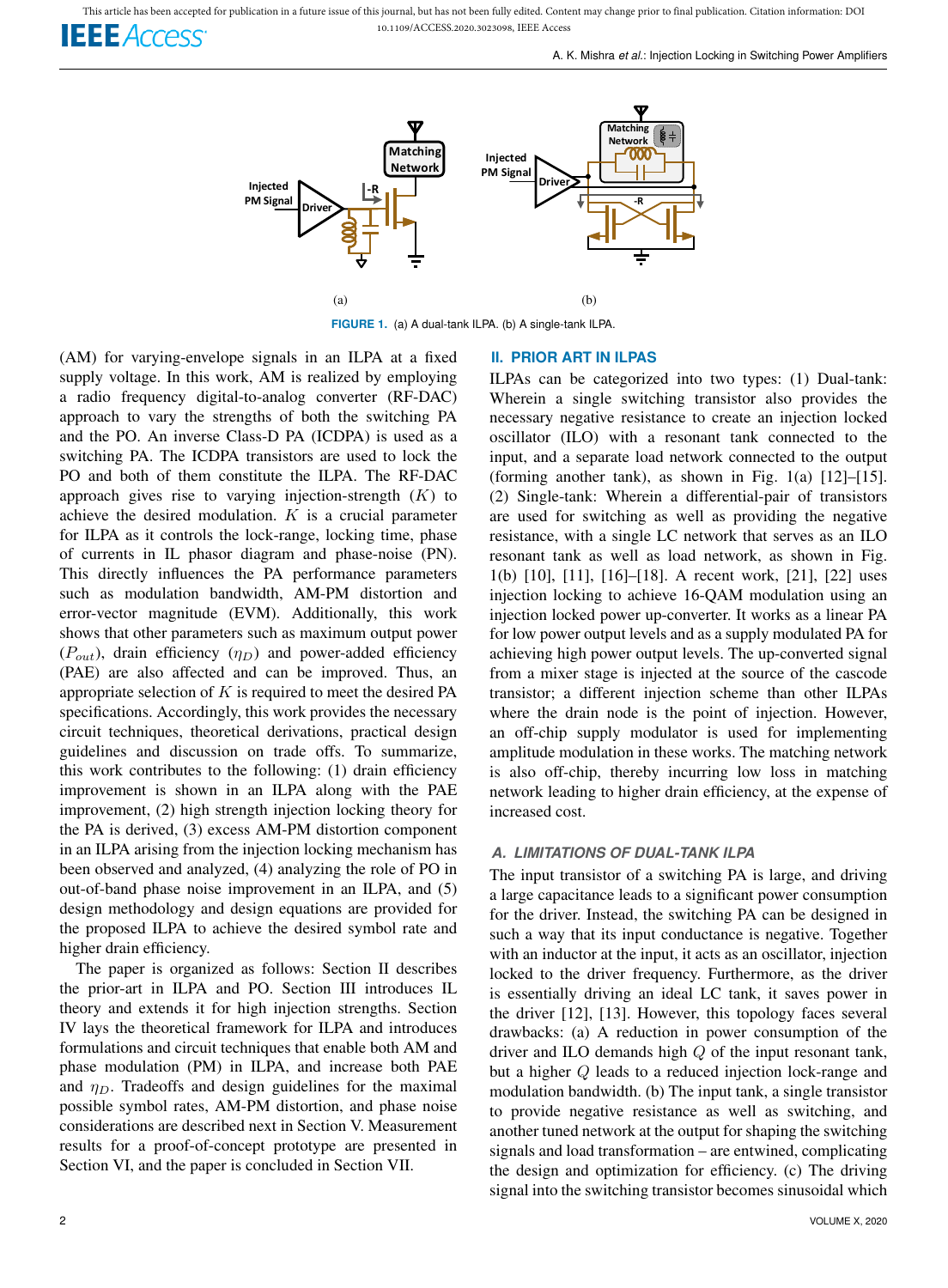This article has been accepted for publication in a future issue of this journal, but has not been fully edited. Content may change prior to final publication. Citation information: DOI 10.1109/ACCESS.2020.3023098, IEEE Access **IEEE** Access

A. K. Mishra *et al.*: Injection Locking in Switching Power Amplifiers



**FIGURE 2.** (a) Injection locking in an LC oscillator, its current vector diagram and magnitude and phase response of a parallel LC tank. (b) Vector diagram at the edge of the lock-range for  $K \leq 1$ . (c) Vector diagram at the edge of the lock-range for  $K > 1$ .

increases the transistor's on-off switching time, adversely impacting  $\eta_D$ . (d) The use of an additional inductor at the input increases area. (e) The negative input conductance of the PA transistor also depends upon the driver output power, further complicating the design [12], [13].

On-off keying is implemented in [14], [15] by driving the cascode transistors in a dual-tank ILPA. However, switching thick-oxide cascode transistors limits the bandwidth, and driving them further incurs large power penalty, and the need for PWM generation circuit, isolator and bandpass filter further nullifies any efficiency improvement due to IL. Moreover, no measurement results are shown for varying envelope modulation.

## *B. LIMITATIONS OF SINGLE-TANK ILPA*

Based on the severe limitations of dual-tank ILPAs, we choose the single-tank architecture for this work. However, there are still limitations in single-tank ILPA, and ILPAs in general that we must address, as listed below:

(a) A major limitation of any prior-art ILPA, single-tank or dual-tank, is that they inherently lack the capability for AM *at a constant supply voltage* [17], [20]. This is because the output power is generated from the oscillator core which does not vary with the input injected power for weak injection. It can be noted that other ILPAs which implement AM such as [21], [22] use off-chip supply modulator to achieve it. Thus, a conventional ILPA operating at the fixed power supply provides almost constant power for any input signal within its lock-range and is not suitable for QAM.

This work addresses this problem by employing low ( $K \leq$ 1) to high injection-strengths  $(K > 1)$  in the proposed ILPA wherein an ICDPA injection locks a PO. To provide further flexibility for AM, the strength of the PO is also tuned. Since prior literature provides the theory for injection locking in PAs only for  $K < 1$ , a theoretical foundation for  $K \geq 1$  has been developed in this work.

(b) Narrow lock-range is another drawback of an ILPA that has limited the modulation bandwidth in prior-art [19].

It is known that large  $K$  values are also helpful in

improving the lock-range [1]. An increase in lock-range reduces the locking time of the oscillator and consequently increases the injection locking bandwidth. A reduced locking time, therefore, allows ILPA to support a higher data rate. In this work, we explore the maximum symbol rate considerations for an ILPA and derive a 1:1 relationship between the maximum symbol rate and the injection-strength, as well as the associated trade-offs for the maximum PAE.

(c) Although IL has been used for improving the PAE, simultaneously increasing  $\eta_D$  is also desirable. In prior-art single-tank ILPAs, the cross-coupled devices providing the negative resistance also does most of the switching, thereby acting as a power oscillator, and the injection devices, sized comparatively smaller, provides the signal for IL and PM.

In this work, it is shown that by sizing the injection devices larger than the cross-coupled devices, the injection devices acts as a main contributor to output power and separate cross-coupled devices further assist the switching through positive feedback, thereby both  $\eta_D$  and PAE can be simultaneously improved.

(d) Prior-art in ILPA used weak injection-strength for IL. Signals emanating from different circuits in an SoC environment can parasitically couple to the oscillators and can cause undesired pulling or locking.

*In essence, all of the prior-art ILPA designs [10]–[17], [19] have been designed to predominantly work with a weak injection devices and a strong PO. In our work, we design an ILPA with a strong injection devices and a weak PO.*

#### **III. HIGH-STRENGTH INJECTION LOCKING**

The theory of IL for oscillators has been described in excellent detail before, but limited to injection strength  $K <$ 1 [1]–[4]. We extend its theory for even higher injection strengths  $(K > 1)$  in this Section so as to enable AM for ILPA and permit wideband operation. Next, we briefly describe the basics of IL in order to extend the theory.

An LC oscillator, having a resonance frequency of  $\omega_0$ under the impression of an external signal of frequency of  $\omega_{inj}$  can start to oscillate at  $\omega_{inj}$  if the two frequencies are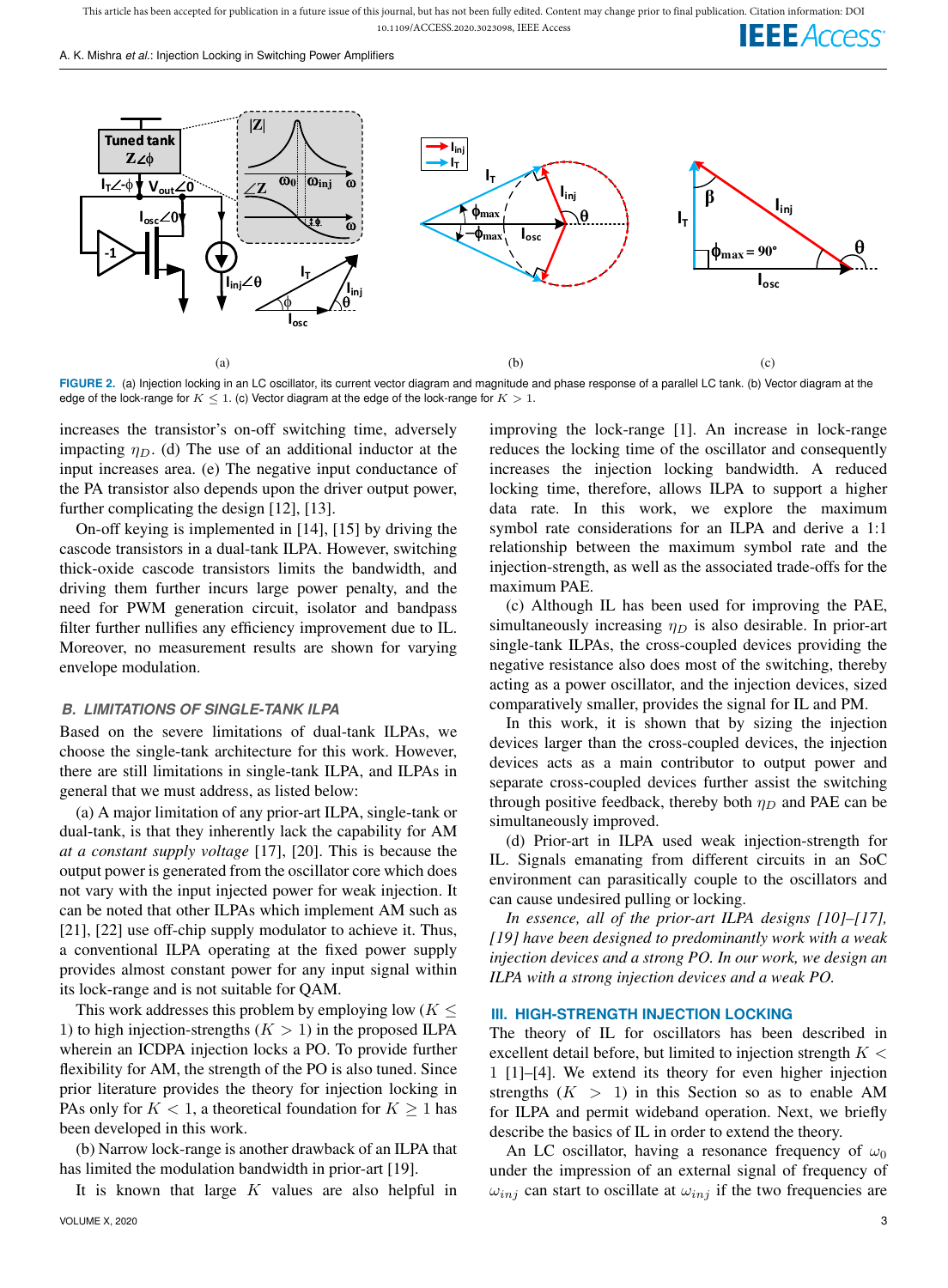close to each other. This phenomenon is known as IL and the LC oscillator is said to be injection locked to  $\omega_{inj}$ . The maximum and minimum values of  $\omega_{inj}$  which can lock the oscillator, defines the lock-range of the oscillator.

When the oscillator is locked, the oscillator current,  $I_{osc}$ , and the injected current,  $I_{inj}$ , combine together to generate the total current out of the tank,  $I_T$ , as shown in the vector diagram in Fig. 2(a). The magnitude |Z| and phase  $\angle Z$  of the tank impedance as a function of frequency are also shown. As  $I_{osc} = -g_m V_{out}$ ,  $V_{out}$  and  $I_{osc}$  are in phase with each other in the locked condition for sustained oscillations for any values of  $I_{inj}$  and  $\omega_{inj}$ . If the tank is operating at  $\omega_{inj}$ which is different than its natural resonance frequency of  $\omega_0$ , the tank impedance  $Z$  either looks inductive or capacitive and I<sub>T</sub> therefore sees a nonzero phase  $\angle Z = -\phi$ . This requires that  $I_T$  has a phase of  $\phi$  to cancel the  $-\phi$  phase from the tank so that phase of  $V_{out}$  is zero. To provide this necessary phase shift,  $I_{inj}$  combines with  $I_{osc}$  at an angle  $\theta$ .

## *A. PHASE SHIFT AND LOCK-RANGE AS A FUNCTION OF INJECTION-STRENGTH FOR*  $K \leq 1$

In this scenario, the relation between  $\theta$  and  $\phi$  can be found from [2], [4] as

$$
\tan \phi = \frac{I_{inj} \sin \theta}{I_{osc} + I_{inj} \cos \theta},\tag{1}
$$

and  $K$  is the injection-strength, given by

$$
K = \frac{I_{inj}}{I_{osc}}.\t(2)
$$

For the given magnitudes of  $I_{inj}$  and  $I_{osc}$ , the locus of current vector  $I_T$  is the dotted circle as shown in Fig. 2(b). For the maximum phase  $\phi_{max}$ ,  $I_T$  becomes a tangent to this circle and  $I_T$  and  $I_{inj}$  form an angle of 90 $\degree$  with each other and therefore  $\theta_{max} = 90^\circ + \phi_{max}$ . In this condition [2], [3],

$$
\sin \phi_{max} = \frac{I_{inj}}{I_{osc}} = K,\tag{3}
$$

$$
\tan \phi_{max} = \frac{I_{inj}}{I_T} = \frac{I_{inj}}{\sqrt{I_{osc}^2 - I_{inj}^2}} = \frac{K}{\sqrt{1 - K^2}}.
$$
 (4)

Thus, K determines  $\phi_{max}$  and  $\theta_{max}$ . From the tank phase response  $\angle Z(\omega)$  in Fig. 2(a), the maximum lock frequency,  $\omega_{inj,max}$  corresponds to  $\phi_{max}$  and the single-sided lock-range is given by  $\omega_{inj,max} - \omega_0$ . For frequencies in the vicinity of  $\omega_0$ , the phase shift of the tank at  $\omega_{inj}$ , ∠ $Z(\omega_{inj})$ , is given by [1]

$$
\tan(\angle Z(\omega_{inj})) = \frac{2Q}{\omega_0}(\omega_0 - \omega_{inj}).
$$
 (5)

From (4) and (5), the lock-range  $\omega_L$  can be obtained as [2]

$$
\omega_L = |(\omega_0 - \omega_{inj})| = \frac{\omega_0}{2Q} \frac{K}{\sqrt{1 - K^2}}.
$$
 (6)

Clearly, K should be increased for extending the lock-range. A large lock-range is desirable for improving the locking time/transient response of an ILO [1], [2], [23]. However, (4) to (6) are valid for small injection-strengths or  $K \leq 1$  scenario. For a constant  $I_{osc}$ ,  $I_T$  decreases when K is increased for obtaining a higher  $\omega_L$ . In the limiting case when  $\phi_{max}$  approaches 90° for  $K = 1$ ,  $I_T$  reduces to zero implying no oscillations. Here, (6) suggests an infinite lock-range for  $K = 1$ , however, the oscillation amplitude is zero as explained above. Moreover, in a practical scenario, the oscillations are further exacerbated as  $\omega_{inj}$  moves further away from  $\omega_0$ , due to a decrease in the magnitude of tank impedance. Beyond a certain  $\omega_{inj}$ , the oscillator closed loop-gain becomes less than unity and oscillations cannot be sustained.

## *B. PHASE SHIFT AND LOCK-RANGE AS A FUNCTION OF INJECTION-STRENGTH FOR* K > 1

Next, we explore the edge of the lock-range where  $\phi_{max} =$ 90 $\degree$  for  $K > 1$  in Fig. 2(c). A recent work [24] provides a phasor-based analysis of IL for all  $K$  cases in oscillators. For  $K > 1$ , the current phasors form a right-angle triangle where  $I_{inj}$  is the hypotenuse. This is in contrast with  $K \leq 1$  case where  $I_{osc}$  is the hypotenuse in the vector diagram. It can be seen that  $\phi_{max} = 90^{\circ}$  can be achieved by all  $K > 1$  cases. Also,  $I_T$  can be increased with an increase in K for a constant  $I_{osc}$  and its magnitude for a particular  $K$  is given by

$$
I_T = \sqrt{I_{inj}^2 - I_{osc}^2} = I_{osc}\sqrt{K^2 - 1}.
$$
 (7)

 $\theta_{max}$ , for  $K > 1$ , is given as

$$
\theta_{\text{max}} = 90^{\circ} + \beta = 90^{\circ} + \arcsin(1/\kappa). \tag{8}
$$

Combining for all K cases,  $\theta_{max}$  is given by

$$
\theta_{\text{max}} = \begin{cases} 90^{\circ} + \arcsin(K), & \text{if } K \le 1 \\ 90^{\circ} + \arcsin(1/K), & \text{if } K > 1. \end{cases} \tag{9}
$$

Thus,  $K > 1$  allows higher magnitude of  $I_T$  to be sustained at larger  $\phi$  values, resulting in AM with high modulation bandwidth and higher lock-range, pivotal to the proposed ILPA. A large  $I_T$  also makes up for the degraded tank impedance at higher  $\omega_L$  thereby improving the oscillation amplitude.

Having established the operation of IL for all  $K$ , an ILPA design employing both  $K \leq 1$  and  $K > 1$  is presented next.

## **IV. WIDEBAND QAM ILPA DESIGN**

In this section, we first describe the design of an ICDPA, compare its  $\eta_D$  to a stand-alone PO, and then combine the two for the proposed ILPA that can support AM and PM, and has improved  $\eta_D$  as well as PAE.

#### *A. ICDPA AND PO DESIGN*

The digital-modulated PA architecture [25] has been a popular implementation to achieve AM in non-linear PAs for high-BW, varying-envelope signals with better  $\eta_D$  at power back-off than linear PAs. Consider a digitally-modulated ICDPA architecture for implementing AM as shown in Fig.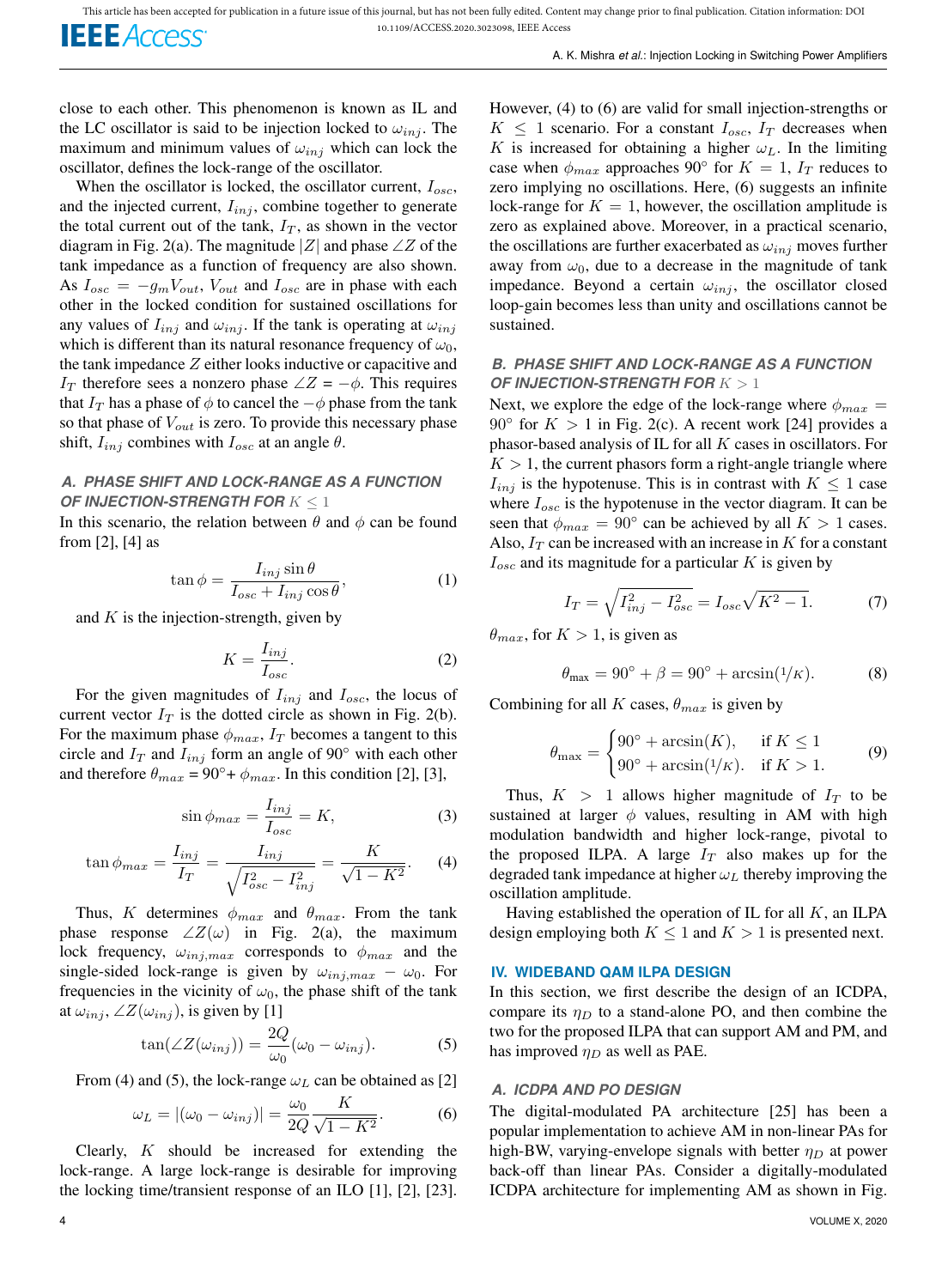This article has been accepted for publication in a future issue of this journal, but has not been fully edited. Content may change prior to final publication. Citation information: DOI 10.1109/ACCESS.2020.3023098, IEEE Access **IEEE** Access





**FIGURE 3.** Schematic of (a) an ICDPA, (b) a PO with tunable tail-width, and (c) an ILPA: An ICDPA assisted by a PO.



**FIGURE 4.** Simulated  $\eta_D$  and PAE vs.  $P_{out}$  for an ICDPA, a PO and an ILPA interfaced with same load.

3(a).  $M_1$  and  $M_2$  are the power transistors whose width are scaled in a binary fashion over six cells. Digital NAND gates enable/disable a cell to receive the PM signal from the input buffer chain, thereby resulting in an RF-DAC controlled by the 6-bit binary AM word  $A_0 - A_5$ . A decrease in the AM codeword  $A_0 - A_5$  reduces the effective power transistor width which in-turn reduces the current  $I_D$  in ICDPA while increasing the effective  $R_{on}$  of the power transistors. Thus, power back-off is obtained in an ICDPA at the cost of lower  $\eta_D$  as shown in Fig. 4. The buffer-chain is implemented in a tapered topology to reduce power consumption while maintaining the necessary switching speed. Cross-coupled inverters are used to maintain the signal in differential phase along the buffer chain. The gate of the thick-oxide cascode transistors are DC biased at 2.5 V.

An implementation of a PO with a variable  $P_{out}$  capability is shown in Fig. 3(b). Here, the width of the tail transistor controls the tail current which changes the oscillation amplitude given by  $(2/\pi)I_{tail}R_{load}$ . For implementing PM,



**FIGURE 5.** Passive efficiency of the load transformation network.

the PO can be injection locked to an incoming phase signal and work as an ILPO.

To better understand the capability of a PO (Fig. 3(b)) vs. an ICDPA (Fig. 3(a)), both are interfaced with the same output load consisting of a transformer to convert the off-chip 50  $\Omega$  to a smaller effective PA resistance. Fig. 5 shows the passive efficiency of the load transformation network, which is realized by a 1:2 transformer loaded with 50  $\Omega$  at its secondary winding. The passive efficiency of the network in post-layout is 81.5% at 2.5 GHz and is higher than 65% in the 1-5 GHz frequency range. The imaginary and real values of Y11 into the transformer primary winding from the post-layout simulations are shown in Fig. 6 and Fig. 7, respectively. At 2.5 GHz, the impedance looking into the primary is a combination of an inductance of 760 pH in parallel with a resistance of 20  $\Omega$ . Therefore, the quality factor of the tank is 1.7. A MIM capacitor, used in parallel with the load in both cases, in combination with the large parasitic drain capacitance of the transistors and wiring capacitance tunes out the +j11.9  $\Omega$  (0.76 nH inductor) load at an operating frequency  $f_0 = 2.5$  GHz.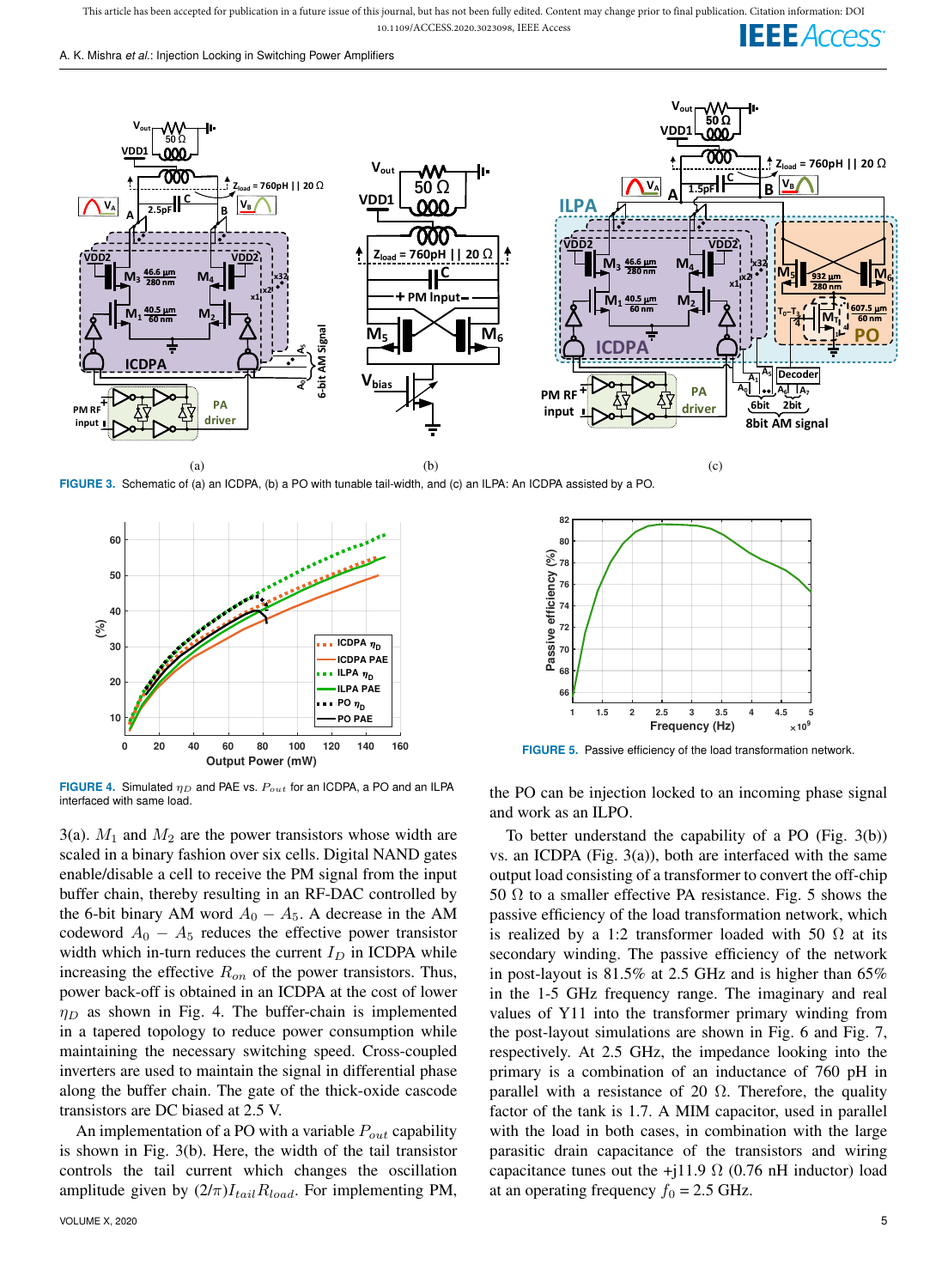

**FIGURE 6.** Im(Y11) and equivalent inductance of the load transformation network.

Both designs are optimized for highest  $\eta_D$  and the resulting  $P_{out}$  and PAE with power back-off are shown in Fig. 4. The ICDPA shows a maximum  $P_{out} = 147.5$  mW, maximum  $\eta_D = 55.3\%$  at a power-transistor width  $(M_1, M_2)$ of 2.55 mm. A buffer chain driving the ICDPA consumes another 28 mW power, and therefore PAE is calculated as  $P_{out}/(P_{DC} + P_{buffer}) = 50\%$ . On the other hand, the PO has a  $P_{out}$  = 77 mW,  $\eta_D$  = 44% at a power-transistor ( $M_5$ ,  $M_6$ ) width of 0.69 mm. The efficiency of PO starts to falls off when  $P_{out}$  exceeds 77 mW. Thus, when designed for maximum  $\eta_D$ , at their highest  $P_{out}$  values, the ICDPA is about 6% points more efficient, has wider range of  $P_{out}$ values and produces  $1.9 \times$  higher  $P_{out}$  than the PO, although also occupying a larger transistor area. However,  $\eta_D$  of the PO is better than that of the ICDPA for providing output power from 17 mW to 77 mW, as shown in Fig. 4 which provides the motivation for combining the PO with the ICDPA in this work.

A lower power-transistor width and  $P_{out}$  of the PO as compared to the ICDPA can be explained as follows. A PO is self-driven and therefore does not follow the zero-voltage switching condition for obtaining higher efficiency as in a PA. The PO in Fig. 3(b) works as a Class-B oscillator whose theoretical maximum  $\eta_D$  is limited to  $2/\pi$  [26]. On analyzing the I/V waveforms of the PO, it is observed that power is dissipated throughout the signal time-period, peaking twice per cycle at the drain-gate voltage crossings. A smaller power-transistor width (compared to the ICDPA) provides the highest  $\eta_D$  for the PO and allows a comparatively lower current to be commutated into the load which reduces  $P_{out}$ .

Implementing a large power back-off in a PO can be challenging. A decrease in tail current reduces the  $g_m$  of the NMOS cross-coupled transistors and pushes the PO closer to the verge of non-oscillation. Therefore, the tail current cannot be arbitrarily decreased for AM which limits its power back-off range and hence limits its AM capability. Another drawback is that the PN of the oscillator output degrades for a lower output amplitude. Thus, stand-alone POs are seldom used in transmitters. The output signal of a PO driving a low impedance output load has a degraded PN characteristic. Also, it has a poor frequency stability. In [16], a low PN signal from a clean LO is used to lock the PO (forming an



**FIGURE 7.** Re(Y11) and equivalent resistance of the load transformation network.



**FIGURE 8.** Decoder design for the PO.

ILPA) for improving its PN performance.

## *B. COMBINING ICDPA WITH PO AS AN ILPA*

If an ICDPA is used to injection lock a PO, both the ICDPA and PO can be digitally modulated and in combination deliver the desired output power levels for power back-off. Fig. 3(c) shows such a proposed topology which reaps the benefits from both the architectures. The ICDPA is chosen as the PA architecture for this ILPA because of two factors: (1) Its intrinsic implementation as a differential design is suitable for assisting it with a cross-coupled pair implementation (for PO), and (2) both the ICDPA and the PO require a parallel LC tank as the load network. Such an ILPA can also be used in differential class-E design as used in [10], [11]. An optimum digital selection chooses the strengths for PO and PA in a manner which ensures higher  $\eta_D$  and PAE of this proposed ILPA for a given output power, as well as higher maximum  $P_{out}$  in comparison to a stand-alone ICDPA or PO. Additionally,  $\eta_D$  of the ILPA also improves because of the following reasons: (1) reduction of the transistor losses, (2) increased in the fundamental output power, (3) decrease in power in harmonics.

Reduction in transistor loss is caused by a reduction in the effective  $R_{on}$  of the PA because the resistance of the triode transistors  $M_1$ - $M_3$  and  $M_5$ - $M_T$  are in parallel in an RF half-cycle. When  $M_1$  is ON and  $M_2$  is OFF, a high drain swing,  $V_B$ , turns on the transistor  $M_5$  to assist transistors  $M_3$ - $M_1$  in pulling down  $V_A$  to zero.  $M_6$  is turned off due to low  $V_A$  during this half-cycle and facilitates a high voltage swing to build up at node B. Thus, effective  $R_{on}$  for discharging node A to ground decreases resulting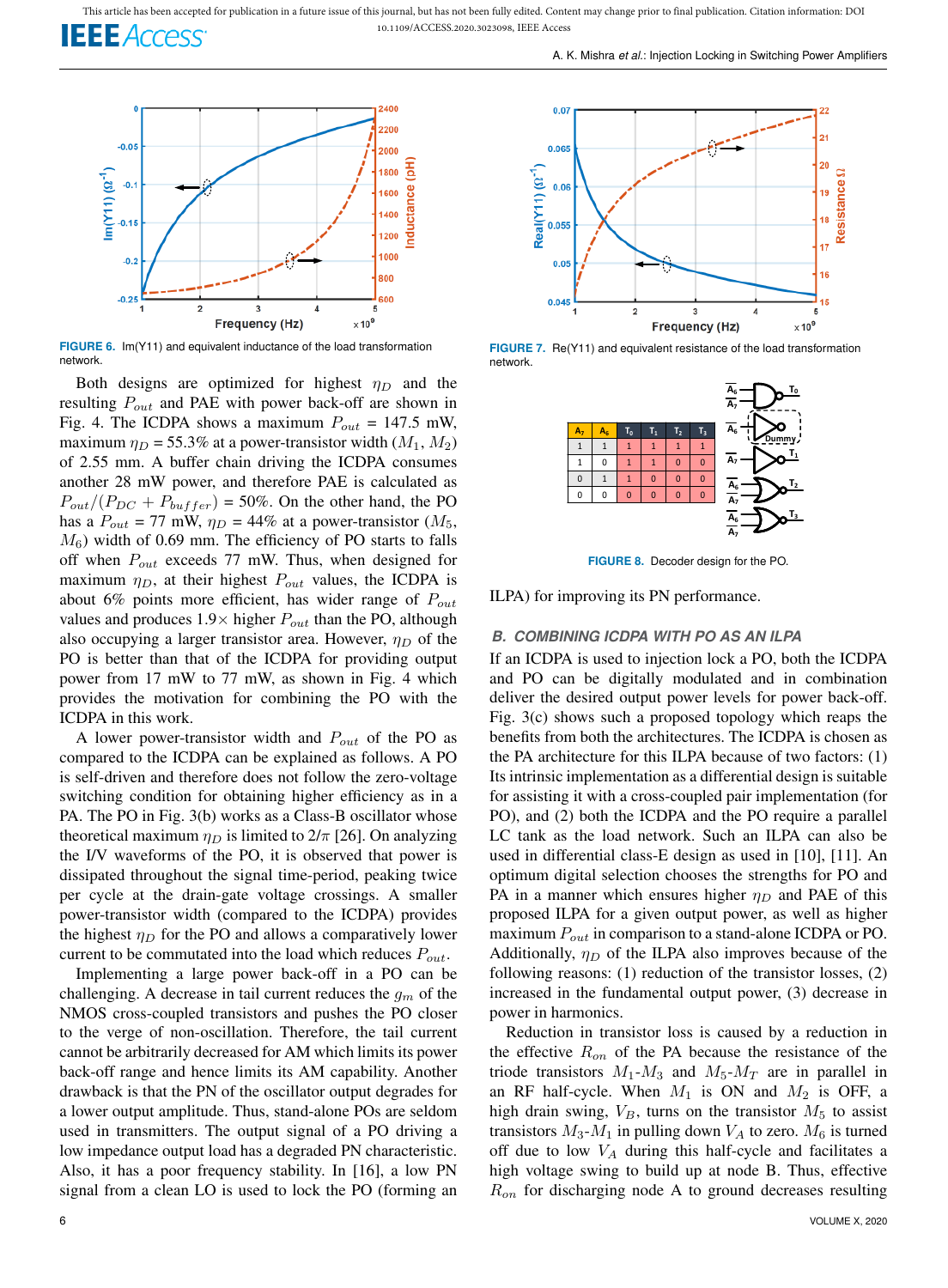A. K. Mishra *et al.*: Injection Locking in Switching Power Amplifiers



**FIGURE 9.** (a) Im(Y11), and (b) Re(Y11) for the three simulation conditions.

in an increase in  $\eta_D$ . Similarly,  $R_{on}$  decreases for node B in the other half cycle. From the DC simulations, the effective  $R_{on}$  of PA is 480 m $\Omega$  from only  $M_1$ - $M_3$  transistors, which reduces to 370 m $\Omega$  when the PO is attached. Further, the high swings of  $\pi$ ·VDD at node A/B, result in a large  $V_{qs}$ for the cascode transistors  $M_5/M_6$  and therefore realize a small triode resistance. Notably, this resistance decreases sharply with the increase in PA VDD because of the  $\pi$ multiplier. (2) happens because  $-g_m$  from the cross-coupled transistors improves the differential signal swing at the node A-B resulting in a higher output power in the fundamental. The technique helps (3) by reducing the harmonics in the PA output since the cross-coupled pair reduces the even-order harmonics. From the simulations, it was observed that power in harmonics of the ILPA reduces by  $1.1\%$  points of the overall DC power as compared to an ICDPA.

The RF-DAC of the ILPA is controlled by the 8-bit word  $A_0 - A_7$ . Bits  $A_0 - A_5$  and bits  $A_6 - A_7$  control the effective transistor width and, therefore, the strength of the ICDPA and the PO, respectively. A decoder is used to decode the 2-bit AM signal  $A_6 - A_7$  to bits  $T_0 - T_3$ , which can change the tail current in the PO in a thermometric manner. The decoder design for the PO is shown in Fig. 8.  $A_7A_6$  assumes the values: 00, 01, 10 and 11 to enable  $0 \times$ , 0.25 $\times$ , 0.5 $\times$ , and  $1 \times$  PO tail transistor width, respectively. The size of the transistors in the LSB bit for  $M_1/M_2$  is 40.5  $\mu$ m/60 nm, and for  $M_3/M_4$  is 46.6  $\mu$ m/280 nm as shown in Fig. 3(c) and Fig. 3(a). When all bits are ON, the total width of the  $M_1/M_2$ transistor is 2.55 mm/60 nm, and for  $M_3/M_4$  transistor is 2.93 mm/280 nm. The overall width of transistor  $M_T$  when the PO is entirely ON is 607.5  $\mu$ m/60 nm.

At the ILPA drain terminals A-B in Fig. 3(c), the loaded impedance of the transformation network is parallel to the cross-coupled pair  $(M_5-M_6)$  and the ICDPA transistors  $(M_3-M_4)$ . Fig. 9(a) and Fig. 9(b) shows a plot of simulated real and imaginary values of Y11 for a small input signal at A-B in three conditions: (1) (a) The loaded transformation network and the MIM capacitor are disconnected, (b) the ICDPA section of ILPA is disconnected, and (c) cross-coupled pair is turned ON  $(A_6 - A_7 = 11)$ . This arrangement provides the input impedance of only the cross-coupled pair. (2) (a) The loaded transformation network and the MIM capacitor are connected, (b) the ICDPA part of ILPA is turned OFF, i.e., the AM bits  $A_0 - A_5 =$ 00000, and (c) cross-coupled pair is turned OFF  $(A_6 - A_7)$ = 00). This arrangement provides the input impedance of the loaded transformation network and the MIM capacitor with the parasitic drain capacitance of the OFF transistors  $M_3$ - $M_4$ and  $M_5-M_6$ . (3) (a) The loaded transformation network and the MIM capacitor are connected, (b) the ICDPA part of ILPA is turned OFF, i.e., AM bits  $A_0 - A_5 = 00000$ , and (c) cross-coupled pair is turned ON  $(A_6 - A_7 = 11)$ . This arrangement gives a combination of the cross-coupled pair, load transformation network and the MIM capacitor with the parasitic drain capacitance of the OFF transistors  $M_3$ - $M_4$ .

From the condition (1), it can be seen that the cross-coupled pair provides a broadband negative resistance of about -10  $\Omega$  and a constant capacitance of 1.36 pF from 1-5 GHz. A capacitance of 5.4 pF is required to resonate the input inductance of 760 pH of the transformation network at 2.5 GHz. This capacitance is formed by the combination of MIM capacitor with the drain capacitance of the ICDPA and cross-coupled transistors. The value of the MIM capacitor is adjusted for both the ILPA and the ICDPA to achieve the highest  $\eta_D$  for each. The value of the MIM capacitor is 1.5 pF for ILPA in Fig. 3(c) and 2.5 pF for ICDPA in Fig. 3(a). The parasitic capacitance from transistor layout and wiring capacitance contribute to 1.1 pF capacitance at node A-B in post-layout. Since 1.36 pF corresponds to small conductance of 0.02 mS, the Im(Y11) does not change considerably from condition (2) to (3). However, due to the negative conductance of -100 mS from the cross-coupled pair, the Re(Y11) reduces from 54 mS to -46 mS. Therefore, from a small signal perspective, the combination of the load transformation network and cross-coupled pair presents a negative  $\text{Re}(Y11)$  of -46 mS. Therefore, the PO can easily oscillate the output load as evident from the measurement results in Fig. 19.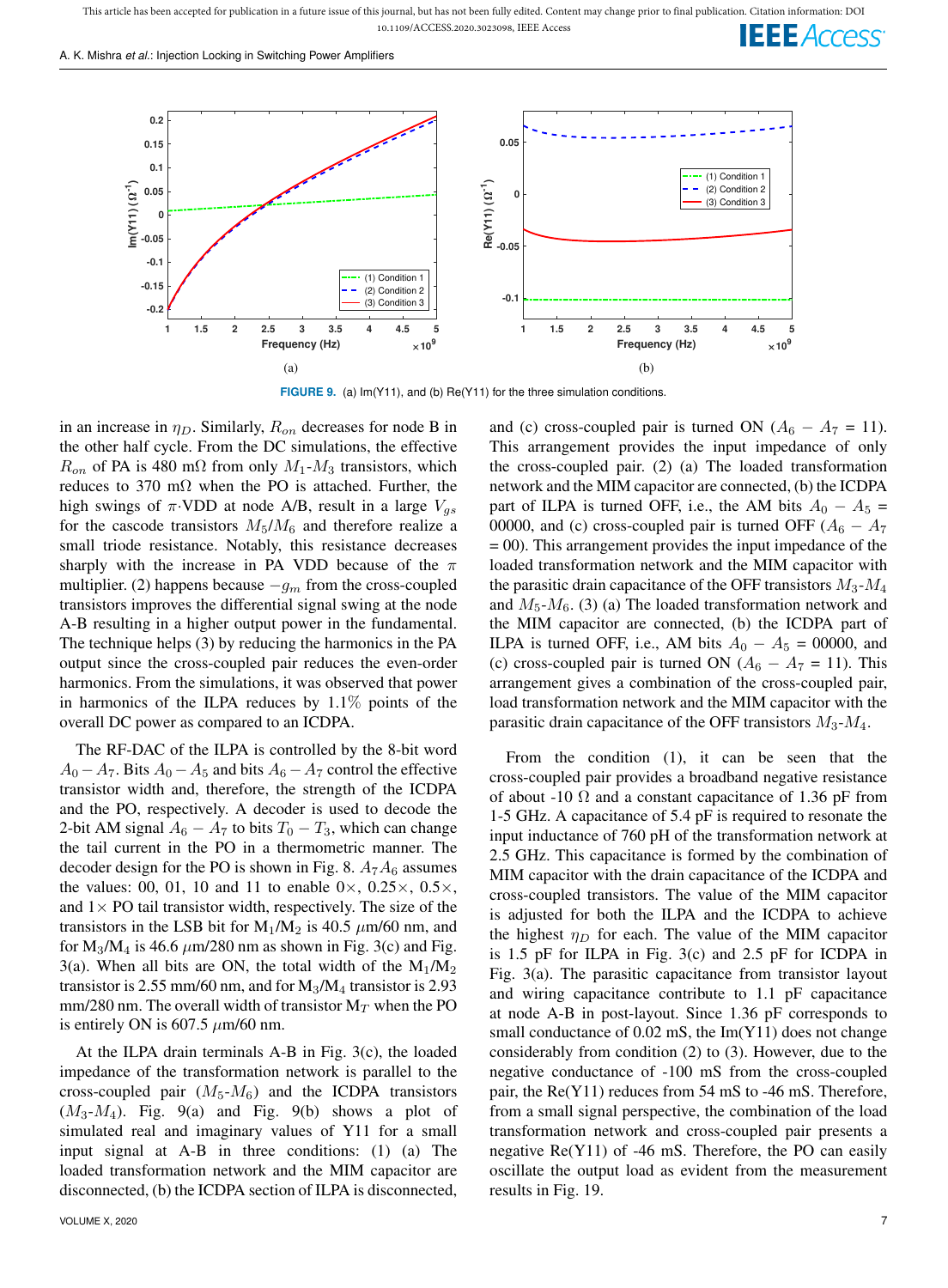This article has been accepted for publication in a future issue of this journal, but has not been fully edited. Content may change prior to final publication. Citation information: DOI 10.1109/ACCESS.2020.3023098, IEEE Access **IEEE** Access



**FIGURE 10.** Maximum symbol rate as a function of K for  $\alpha = 0.125$ .

This digital selection of the ICDPA and the PO AM bits allows  $K$  to assume a minimum value of 0.0625 and a maximum value of 16. For a specific  $P_{out}$ , an optimum width of the transistors used in the ICDPA and the PO can be selected through 8-bit AM word for maximum  $\eta_D$ . If the minimum  $P_{out}$  from the PO exceeds the desired  $P_{out}$ from the ILPA, then the PO is fully switched-off and only the ICDPA is backed-off for achieving lower  $P_{out}$  levels. In simulations,  $\eta_D$  at the highest  $P_{out}$  can be increased using this technique by  $6.1\%$  points (from 55.3% to  $61.4\%$ ) using a 1 V supply (VDD1). A comparison of  $\eta_D$  of the ILPA with PO and ICDPA is shown in Fig. 4. It can be observed that the ILPA provides equal or higher  $\eta_D$  as compared to a PO or ICDPA for all power back-off values. Also, an increase in the highest  $P_{out}$  and power back-off range can be noticed. In simulations, for 1 V PA supply, the power gain of ILPA can be calculated as  $P_{out}/P_{in} = 150 \text{ mW}/12.8 \text{ mW} = 11.7$ .  $P_{in}$  is the power required to switch the PA switches  $M_1/M_2$  of size  $= 2.55$  mm at 2.5 GHz, assuming 1 fF/ $\mu$ m gate capacitance. The power gain increases with an increase in PA supply voltage since  $P_{out}$  increases while  $P_{in}$  remains the same. The tail transistor  $M_T$  does not significantly contribute to the overall power dissipation. The maximum and minimum power loss of the tail transistor is 11.67 mW and 842.2  $\mu$ W, for codes  $A_7 - A_0 = 01000001$  and 11111111, respectively.

For an ICDPA realized with  $n$  binary-weighed bits having its LSB transistor width as  $W_{M1}$ , the total width  $(W_{PA})$  of the ICDPA is given by  $W_{PA} = (2^n - 1)W_{M1}$ . Based on simulations, a ratio  $r = W_{PA}/W_T$  can be found which maximizes the  $\eta_D$  of the ILPA, where  $W_T$  denotes the maximum width for the PO tail-transistor. In our simulations, the value of  $r$  is 4.2. Digital selection bits enable AM while r is roughly maintained for higher  $\eta_D$  at the power back-off levels as compared to ICDPA. Next, an analysis of an ILPA design is presented.

The minimum injection-strength,  $K_0$ , when the LSB of the ICDPA locks the maximum width of the PO, is given by

$$
K_0 = \frac{W_{PA}/(2^n - 1)}{W_T/2}.
$$
\n(10)

If  $C_{Pr}$  is the parasitic drain capacitance per unit width



**FIGURE 11.** (a) Change in centre frequency of an ILPA with changing K values. (b) Vector diagram for  $K > 1$  case.

of a transistor, and assuming that the total capacitance,  $C_L$ , required to tune out the load inductor is provided by the capacitance of transistors (both from the ICDPA and the PO) and the explicit capacitance  $C$ , then

$$
K_0(W_T/2)C_{Pr}(2^n - 1) + (W_T/2)C_{Pr} = 2C_L = \frac{1}{\omega_0^2 L},
$$
\n(11)

which can be simplified as

$$
K_0(2^n - 1) = 4C_L/(W_T C_{Pr}) - 1.
$$
 (12)

For an ICDPA, at frequency  $\omega_0$ , the value of L for the parallel output tank is chosen such that it maximizes the tank Q while providing a reasonable transformer efficiency [27]. This fixes the value of  $C_L$ . Since  $C_L/C_{Pr}$  is fixed by the technology and layout techniques, the product  $K_0(2^n - 1)$ is fixed for a value of  $W_T$ . For an n value,  $K_0$  can be determined by the maximum efficiency or symbol rate (as in Section V), and, therefore,  $W_T$  and hence  $W_{PA}$  can be determined.

#### **V. DESIGN CONSIDERATIONS FOR AN ILPA**

#### *A. MAXIMUM SYMBOL RATE CONSIDERATION*

In Fig. 3(c), the PO, comprised of  $M_5$ ,  $M_6$  and  $M_T$ , is injection locked by the ICDPA transistors  $M_1 - M_4$ . The capacitance for tuning out the transformer load network is contributed by parasitic drain capacitances of transistors  $M_3-M_4-M_5-M_6$  and the MIM capacitor (Fig. 3(c)). The parasitic drain capacitance is dependent on the amplitude codeword and reduces with power back-off. Thus, the PO shifts to a higher self-resonance frequency with a decrease in the amplitude codeword. For the correct operation, the PO should be always locked with the frequency and phase of the incoming PM signal. The maximum locking time of the PO should be smaller than the symbol period (or the data rate) to reduce phase errors in the output EVM. Higher injection strengths reduce the locking time and therefore allow a higher symbol rate. In this scenario, the highest symbol rate which can be supported is now investigated.

The minimum locking time,  $T_L$ , is inversely proportional to the locking range  $\omega_L$  and is given as  $T_L = 4/\omega_L$  [23].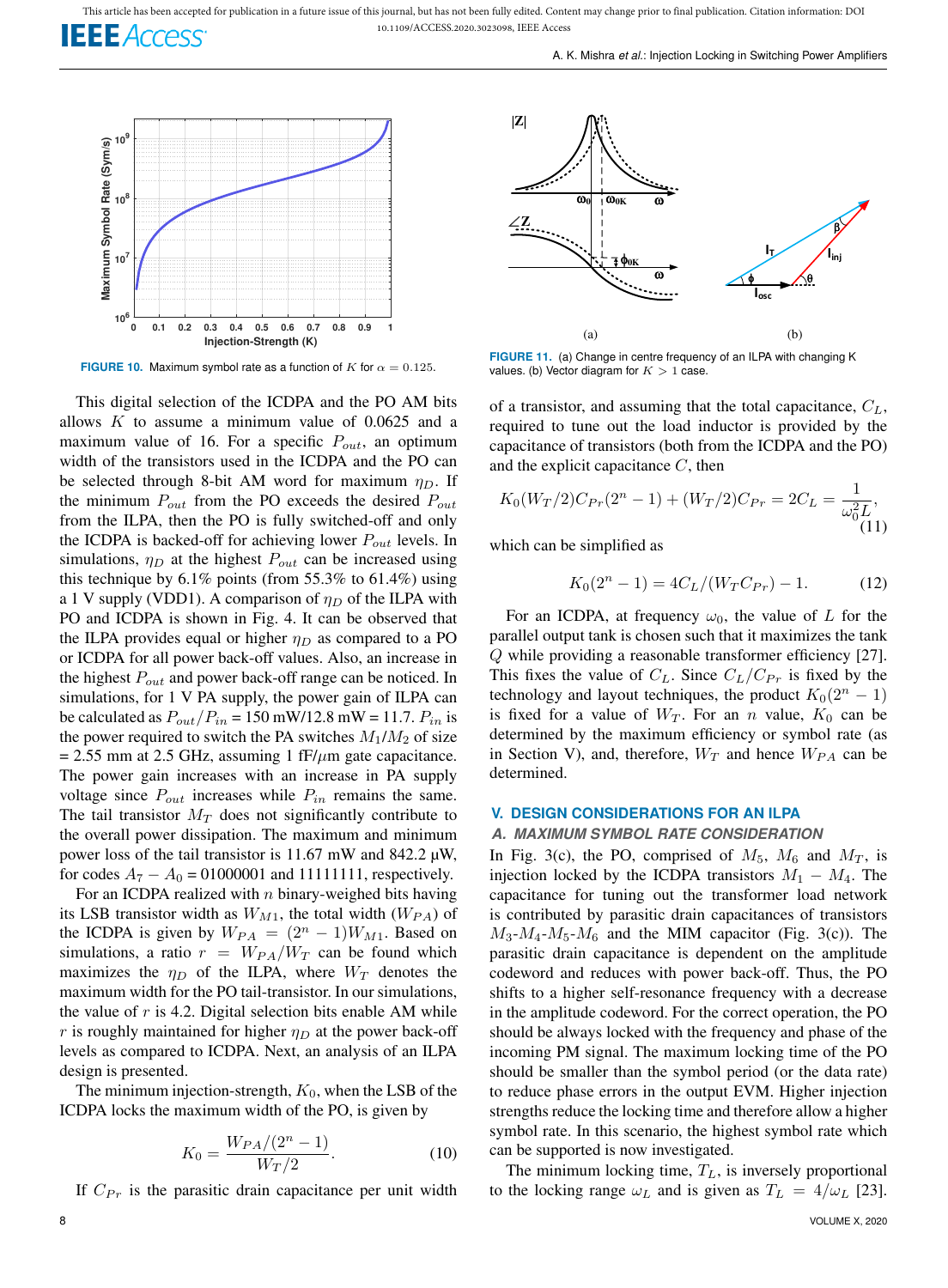A. K. Mishra *et al.*: Injection Locking in Switching Power Amplifiers



**FIGURE 12.** Calculated θ-K plots for injection-locked LC tanks with different  $\phi_{0K}$ s.

To meet the EVM requirements, the frequency and phase of an ILPA should settle within a fraction of the symbol time-period. If  $S$  is the symbol rate, then the constraint for settling of the oscillator phase within a fraction,  $\alpha$ , of the symbol time-period is given as

$$
S \le \left(\frac{\alpha}{4}\right) \left(\frac{\omega_0}{Q}\right) \frac{K}{\sqrt{1-K^2}}.\tag{13}
$$

This implies that a minimum  $K$  value is required to support the desired symbol rate for a given EVM. If  $\alpha$  is assumed to be 0.125 for the injection-locked PO output to settle within 1/8 of the symbol period, the maximum symbol rate which can be supported by the PO is plotted with the injection-strength in Fig. 10. For a 50 MSym/s data rate and  $Q = 1.7$ , the required K is 0.17. K is obtained by the ratio of the widths of  $M_1, M_2$  to half the width of  $M_T$ . The worst-case scenario occurs for the weakest injection locking when the desired symbol rate is to be maintained for  $K_0$ , i.e., when the LSB of ICDPA locks the full width of the PO. The maximum symbol rate  $S = S_0$  supported by  $K_0$ , from (10) and (13), is given by

$$
S_0 = \left(\frac{1}{32}\right) \left(\frac{\omega_0}{Q}\right) \frac{2(W_{PA}/W_T)}{\sqrt{(2^n - 1)^2 - 4(W_{PA}/W_T)^2}}.
$$
 (14)

K values larger than  $K_0$  are not a concern for minimum symbol rate requirement as higher Ks have even shorter locking time and consequently support symbol rate  $S > S_0$ . From (14), it can be seen that for a given tank bandwidth, the maximum symbol rate for an ILPA having an  $n$  bit ICDPA depends only on  $K_0$  in (10) or the ratio  $W_{PA}/W_T$ . Once  $W_T$  is chosen, a minimum  $W_{PA}$  can be found to support  $S_0$ . It is to be noted that this  $W_{PA}$  or  $K_0$  calculation is for supporting a symbol rate,  $S_0$ , and is different than the  $W_{PA}$ or  $K_0$  required for maximum  $\eta_D$  consideration.

#### *B. AM-PM DISTORTION*

The ILPA tank is tuned at  $\omega_0$  for the maximum output power which is achieved at a maximum  $K$  value. As  $K$ 



**FIGURE 13.** Simulated AM-PM distortion in the ILPA for different PO AM bits  $A_7A_6$ 

is reduced by switching-off slices of the PA for the power back-off, the capacitance contribution of the PA transistors towards the tank capacitance decreases. This causes the tank to shift to a higher frequency,  $\omega_{0K}$ , for a K value. This tank looks inductive and provides a phase of  $\phi_{0K}$  at the injected frequency,  $\omega_0$ , as depicted in Fig. 11(a). When this tank is locked at  $\omega_0$ , a phase difference of  $\theta_{0K}$  occurs between the injected current and the oscillator current. This phase difference is contributed by  $\phi_{0K}$  and  $\beta_{0K}$  as shown in Fig.  $11(a)$  and Fig.  $11(b)$ , and is given as

$$
\theta_{0K} = \phi_{0K} + \beta_{0K}.\tag{15}
$$

From Fig. 11(b),  $\beta_{0K}$  and  $\phi_{0K}$  are related as

$$
\frac{I_{osc}}{\sin(\beta_{0K})} = \frac{KI_{osc}}{\sin(\phi_{0K})},\tag{16}
$$

which can be simplified to

$$
\sin(\beta_{0K}) = \frac{\sin(\phi_{0K})}{K},\tag{17}
$$

which implies that  $\beta_{0K}$  increases with  $\phi_{0K}$  and reduces with  $K$ . As  $K$  reduces for power back-off, the tank shifts to a higher  $\omega_{0K}$  which increases both  $\phi_{0K}$  and  $\beta_{0K}$  leading to a larger  $\theta_{0K}$ . This change in  $\theta_{0K}$  with K leads to AM-PM distortion in the ILPA.

It should be noted that  $\phi_{0K}$  also appears as AM-PM distortion in an ICDPA and, therefore, only  $\beta_{0K}$  is the excess contribution to AM-PM distortion from the IL phenomenon in an ILPA. Consequently, an ILPA shows worse AM-PM distortion than an ICDPA. Differentiating (17) and rearranging, it can be seen that

$$
\frac{d\beta_{0K}}{dK} = -\frac{\sin\phi_{0K}}{\cos\beta_{0K}K^2} = -\frac{\sin\phi_{0K}}{K^2\sqrt{1 - (\frac{\sin\phi_{0K}}{K})^2}} \quad (18)
$$

which suggests that the rate of change of  $\beta_{0K}$  with  $K$  becomes small for higher  $K$  values. Therefore, AM employing higher  $K$  values alleviates the AM-PM distortion in an ILPA by reducing the change in excess distortion component  $\beta_{0K}$ .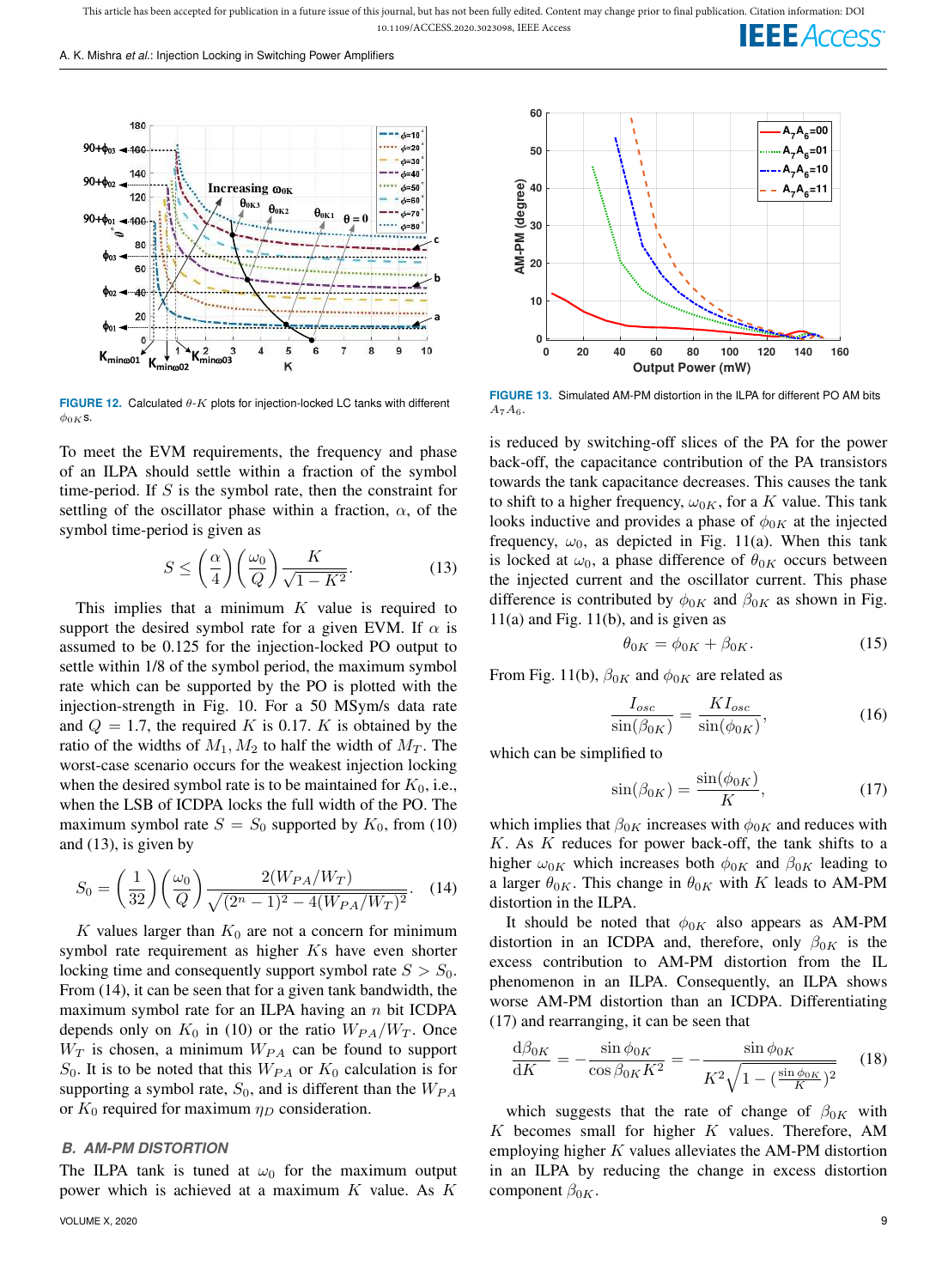

FIGURE 14. (a) Simulated and (b) measured PN of the PO and the ILPA for different K values.



**FIGURE 15.** Chip micrograph of the ILPA.

To elucidate further, Fig. 12 shows the calculated  $\theta$ -K plots for the LC tanks with center frequencies of  $\omega_{0K}$ s which are injection locked at  $\omega_0$ . In a  $\theta$ -K curve,  $\theta$  is the AM-PM distortion for a K value. Three  $\theta$ -K curves (a), (b) and (c) have been chosen and depicted in the figure for further explanation.

Each of the curves in Fig. 12 is a  $\theta$ -K plot for a certain  $\omega_{0K}$ and phase  $\phi_{0K}$ . For a constant  $\phi_{0K}$ , a decrease in K results in an increase in  $\beta_{0K}$  and, therefore, an increase in  $\theta_{0K}$ . A minimum K value of  $K_{min\omega_{0K}} = \sin \phi_{0K}$  is required to lock the tank, therefore, the  $\theta$ -K curve starts from  $K = K_{min\omega_{0K}}$ . Also, the range of  $\theta_{0K}$  is confined between  $\phi_{0K}$  and  $90^{\circ}$  +  $\phi_{0K}$ . The value  $\theta_{0K} = \phi_{0K}$  is theoretically achieved at an infinite K, while  $\theta_{0K} = 90^{\circ} + \phi_{0K}$  is achieved at  $K_{min\omega_{0K}}$ , i.e., at the edge of the lock-range.

Two observations can be made from these  $\theta$ -K plots: (1) a larger  $K_{min\omega_0}$  value is required to lock a tank having  $\omega_{0K}$  further away from  $\omega_0$  causing a rightward shift of the start of  $\theta$ -K curves for a higher  $\omega_{0K}$ . (2)  $\theta$ -K curves for a higher  $\omega_{0K}$  shift upwards on the  $\theta$ -axis. In the case where the injected signal frequency is same as the tank center frequency, the  $\theta$ -K curve lies flat having  $\theta = 0$  for all K.

The  $\theta$ -K curve for an ILPA is shown with a black curved line. In the ILPA,  $\omega_{0K}$  and  $\phi_{0K}$  changes continuously with the reduction in K value. The  $\theta$  for an ILPA move upwards and leftwards along the family of  $\theta$ -K curves with decreasing  $K$  to trace the AM-PM distortion trajectory.

The simulated AM-PM distortion of the ILPA is shown in Fig. 13 when the bits  $A_0 - A_5$  are varied for power back-off for the  $A_7A_6$  bit values of 00, 01, 10 and 11. It can be observed that the AM-PM distortion for the ILPA is minimum when the PO is turned off  $(A_7A_6 = 00)$ , and maximum at the highest PO width  $(A_7A_6 = 11)$ . This agrees with the above AM-PM analysis on degraded AM-PM distortion of ILPA as compared with ICDPA.

#### *C. PHASE NOISE PERFORMANCE*

The EVM of a PA output signal determines the modulated signal quality of a TX. Usually PAs are driven by the signal from a clean LO, and TX PN, therefore, is not an issue. However, when an ILPA is implemented, it incorporates a PO. Prior-art ILPAs [10]–[19] predominantly worked as ILPOs, a topology in which the overall PN behavior of the ILPA is more impacted by the PO, but a PN analysis was never presented.

In an FDD system, with the TX transmitting at maximum power, the noise of the TX at the RX frequency can leak through the diplexer into the RX. Thus it is beneficial to reduce the out-of-band noise of the TX. An ILPA topology further helps to reduce this noise, as is shown next. Without the injection locking, a PO having a low loaded  $Q$  suffers from a poor close-in phase noise. With the IL frequency and the center frequency of the PO aligned, the PN of the ILPA follows the PN of the clean injection locking signal up to the lock-range from the center frequency [3], [9].

Fig. 14(a) shows the simulated PO and ILPA phase noise for different  $K$  values. The reference injected signal PN and the unlocked PO PN are shown in dotted and solid black lines, respectively. At the minimum  $K = 0.0625$ , the lock-range is minimum and is 46 MHz from (6). It can be seen that the simulated ILPA PN follows the reference IL signal PN until around 40 MHz, after which it starts to approach the PO PN profile. As lock-range increases for larger  $K$  values, the ILPA PN profile follows the reference IL till larger bandwidths before departing towards PO PN. The measured PO and ILPA PN for different  $K$  values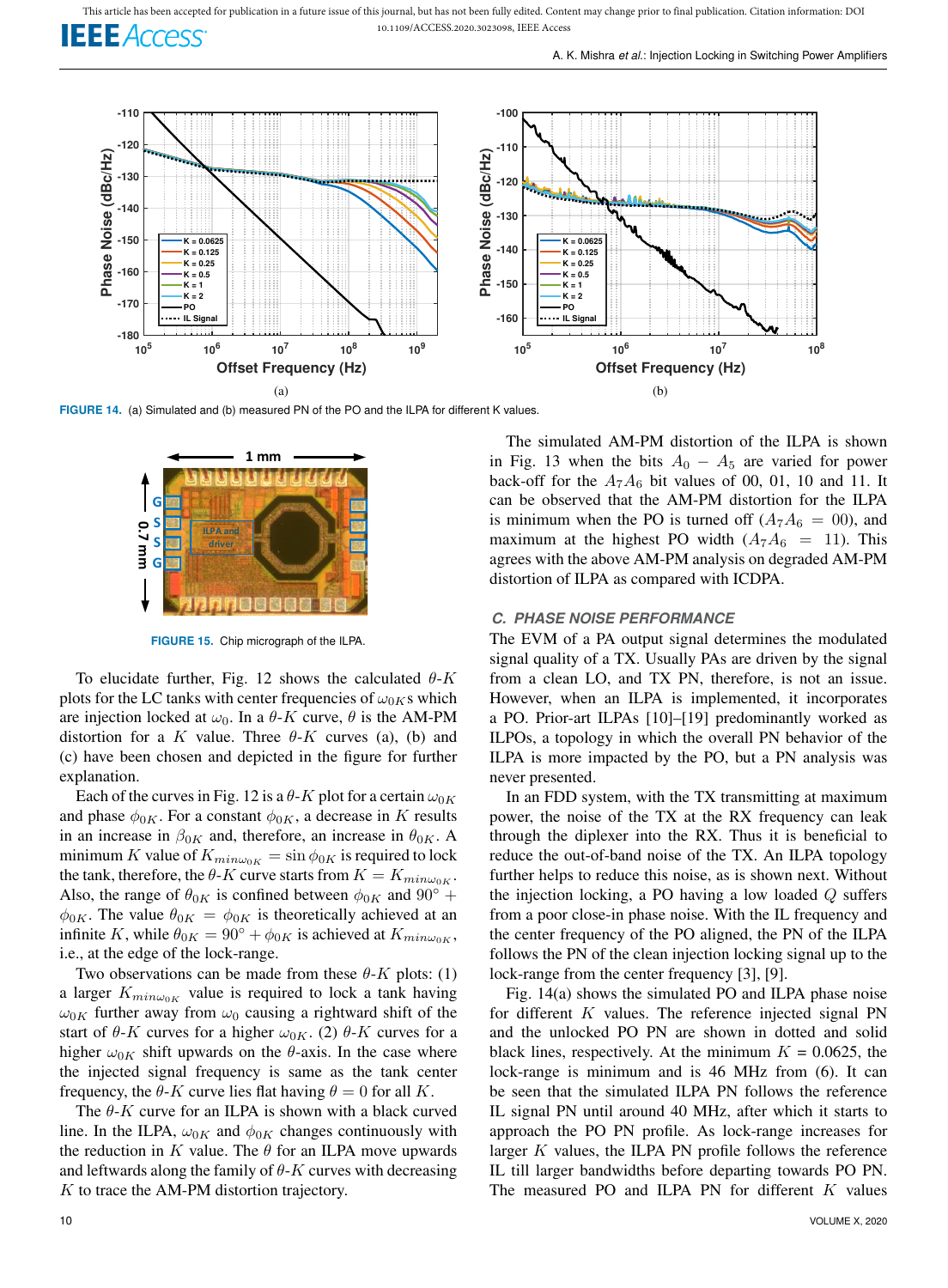A. K. Mishra *et al.*: Injection Locking in Switching Power Amplifiers



**FIGURE 16.** Measured (a) AM-AM and (b) AM-PM distortion with the amplitude codeword.



**FIGURE 17.** Measured  $\eta_D$  of the ILPA.

are shown in Fig. 14(b). At the minimum value of  $K =$ 0.0625, the measured lock-range is around 10 MHz, which is slightly smaller than the simulated value. This difference is mostly attributed to the practical issue of drift in the unlocked PO self-resonance frequency in measurements. For higher  $K$  values, the measured ILPA PN profile follows the reference IL signal for larger offset frequency, which agrees well with the simulation results in Fig. 14(a) and the theory [3]. PN measurements are performed using BNC 7000 series signal source analyzer (SSA). Measurements are done for the maximum offset frequency supported by the BNC SSA which is 40 MHz for the high drift PN mode (for PO measurements) and 100 MHz for the regular PN mode (for ILPA measurements). Simulations are shown till higher offset frequencies to show the PN improvement more clearly.

An interesting observation is that the lock-range of the ILPA is larger than the PN cross-over frequency of PO and ILPA signals (800 kHz offset frequency, in measured and simulated results) due to low tank Q. Therefore, the PN of the ILPA follows the IL signal PN even after the cross-over frequency until the lock-range where it diverges towards the



PO PN. The divergence increases for a lower  $K$  value. Thus, PN is improved for higher offset frequencies in the ILPA because of the PO.

#### **VI. MEASUREMENT RESULTS**

The proposed ILPA is implemented in 65 nm CMOS process in an area of  $1 \times 0.7$   $mm^2$ , with the chip micrograph shown in Fig. 15. Separate power supplies are used for PA core and input driver buffer. The chip is mounted on FR4 board, and the supply and ground reach the chip through bondwires. Two bond-wires provide the power supply and eight bond-wires are used for ground connections. A single-ended PM signal from an Agilent N5182B vector signal generator (VSG) is converted into a differential input signal through an off-chip balun. Differential inputs are provided through GSSG probe and the single-ended output is taken using a GSG probe. AM bits are provided from an Agilent 81200 data generator.

The measured AM-AM and AM-PM distortion before and after the predistortion are shown in the Fig. 16(a) and 16(b), respectively. It can be seen that AM-PM distortion is code dependent and a maximum phase change of 22◦ occurs among the codes for realizing 64-QAM. Static digital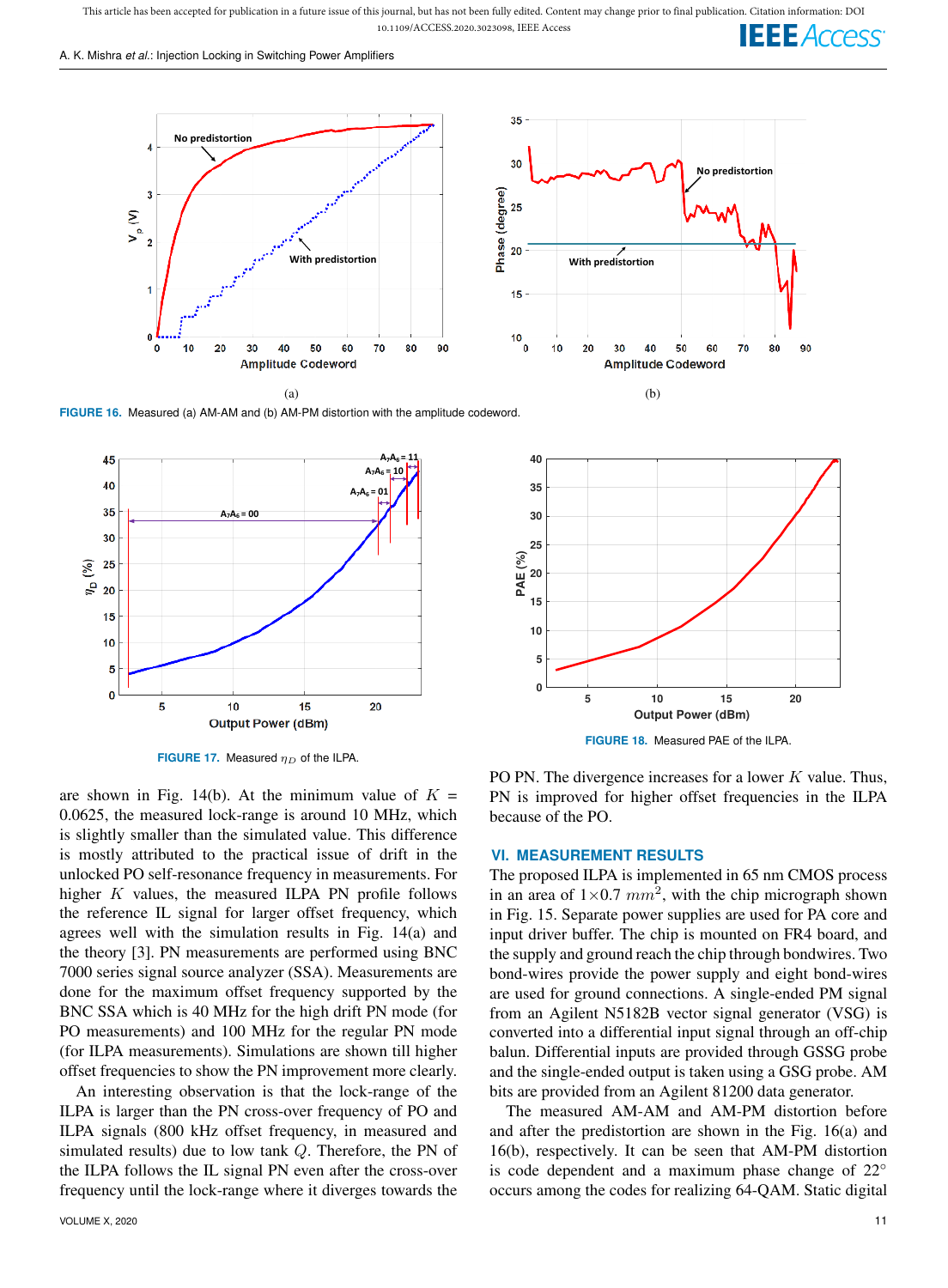

A. K. Mishra *et al.*: Injection Locking in Switching Power Amplifiers

**TABLE 1.** Performance comparison with digital and injection locking PAs

|                         | This work                | $[27]$                                               | [28]                     | [29]                     | [30]                        | $[31]$                    | $[12]$                   | $[21]$                                 | $[22]$                                 |
|-------------------------|--------------------------|------------------------------------------------------|--------------------------|--------------------------|-----------------------------|---------------------------|--------------------------|----------------------------------------|----------------------------------------|
| Freq. $(GHz)$           | 2.5                      | 2.25                                                 | 2.4                      | 2.6/4.5                  | 2.25                        | $\overline{c}$            | 2.35                     | 1.95                                   | $0.6 - 6$                              |
| VDD(V)                  | 1.45                     | 1                                                    | 2.8/1.55                 | 3                        | 1.5/3                       | 1.2/2.4                   |                          | 3                                      | 3                                      |
| Peak $P_{out}$ (dBm)    | 23                       | 21.8                                                 | 24.6                     | 28.1/26                  | 25.2                        | 20.5                      | 9.5                      | 28.7                                   | 27.9<br>(at 0.75 GHz)                  |
| Peak PAE $(\% )$        | 40                       | 41                                                   |                          | 35/21.2                  | 45                          | 20                        | 43                       | 68<br>(at 3 dB)<br>back-off)           | 59.6<br>(at 1 GHz)                     |
| $\eta_D(\%)$            | 42.7                     | 44                                                   | 45.6                     | 40.7/27                  | -                           | -                         | 48.5                     |                                        | $\overline{\phantom{0}}$               |
| CMOS Tech. (nm)         | 65                       | 65                                                   | 65                       | 65                       | 90                          | 65                        | 180                      | 65                                     | 65                                     |
| Modulation              | 64-QAM<br>$(50$ MSym $)$ | 64-QAM<br>$(20 \text{ MHz})$<br><b>OFDM</b><br>WLAN) | 64-OAM<br>$(20$ MSym $)$ | 256-OAM<br>$(8$ MSym $)$ | 64-QAM<br>(20 MHz)<br>OFDM) | 64-QAM<br>(10 MHz<br>LTE) | CW signal                | $16-QAM$<br>$(20 \text{ MHz})$<br>LTE) | $16-QAM$<br>$(20 \text{ MHz})$<br>LTE) |
| $EVM$ (dB)              | $-30.2$                  | $-28$                                                | $-25.6$                  | $-36.3/-34.6$            | $-31.8$                     | $-28.9$                   | $\overline{\phantom{0}}$ | $-26.6$                                | $-26.1$                                |
| Av. $P_{out}$ (dBm)     | 18.1                     | 14                                                   | 17.6                     | 20.37/18.53              | 17.7                        | 14.5                      | $\qquad \qquad -$        | 20.3                                   | 18.9                                   |
| Av. $\eta_D(\%)$        | 27.9                     | 18                                                   | 27.5                     | 16.26/13.42              | $\overline{\phantom{0}}$    | $\overline{\phantom{0}}$  | $\overline{\phantom{0}}$ | $\overline{\phantom{0}}$               |                                        |
| Av. PAE $(\% )$         | 25.8                     |                                                      |                          |                          | 27                          | 12.2                      |                          | 44.1<br>(w/o SM)                       | 27.9                                   |
| <b>Matching Network</b> | On-chip                  | $On$ -chip                                           | $On$ -chip               | $On$ -chip               | $On$ -chip                  | $On$ -chip                | $On$ -chip               | Off-chip                               | Off-chip                               |
| PA Architecture         | Digital                  | Digital                                              | Digital                  | Digital                  | Digital                     | Digital                   | class-E                  | Linear $+$<br><b>SM</b>                | $Linear +$<br>SM.                      |
| IL employed             | Yes                      | No                                                   | No                       | No                       | No                          | No                        | Yes                      | Yes                                    | Yes                                    |



**FIGURE 19.** Measured continuous wave output spectrum when only PO is turned ON.

predistortion is used to correct for the amplitude and phase non-linearities. A digital predistortor is built using two lookup tables (LUTs), one each for the amplitude and the phase [27]-[30]. The inverse of the amplitude curve is used to map AM codeword to a new codeword for the AM-AM LUT to correct for amplitude non-linearity. Similarly, the phase non-linearity corresponding to AM codeword is populated in AM-PM LUT and then subtracted from the PM signal to obtain the predistorted PM signal. The predistorted AM and PM signals are then loaded into digital pattern generator and VSG, respectively, for dynamic measurements. It can be noted that while the RFDAC quantization error limits the accuracy for the pre-distorted AM signal, the PM signal compensated for the AM-PM predistortion was directly loaded into the vector signal generator and, therefore, the phase error is only limited by the instrument's resolution. Thus, the residual AM-PM nonlinearity after the predistortion is negligible [27]. Fig.



**FIGURE 20.** Measured continuous wave output spectrum when both the PO and the ICDPA are turned ON.

17 and 18 shows the measured  $\eta_D$  and PAE of the ILPA. The bits  $A_5 - A_0$  are used to change ICDPA width, and the bits  $A_7A_6$  change the PO tail current in the ILPA as described in Section IV-B. The bits  $A_5 - A_0$  are swept for different combinations of bits  $A_7A_6$  in the ILPA and then the codes which provide highest  $\eta_D$  for a power back-off value are selected for the ILPA operation. Fig. 17 is marked with the PO AM codes, from the AM bit sweeps, which provide the highest drain efficiency across different range of output power. This selection ensures that the highest average drain efficiency is achieved in the modulation measurements. A maximum  $\eta_D$  of 42.7% and maximum PAE of 40% is achieved for ILPA at highest  $P_{out}$  of 200.5 mW from a 1.45 V PA power supply at 2.5 GHz. The driver operates from 1 V power supply. The PA driver along with supporting digital circuits consumes 38 mW of power. The PA output is attenuated by 6.8 dB due to RF attenuator, cables, connectors, and output probe. For efficiency calculations, the supply and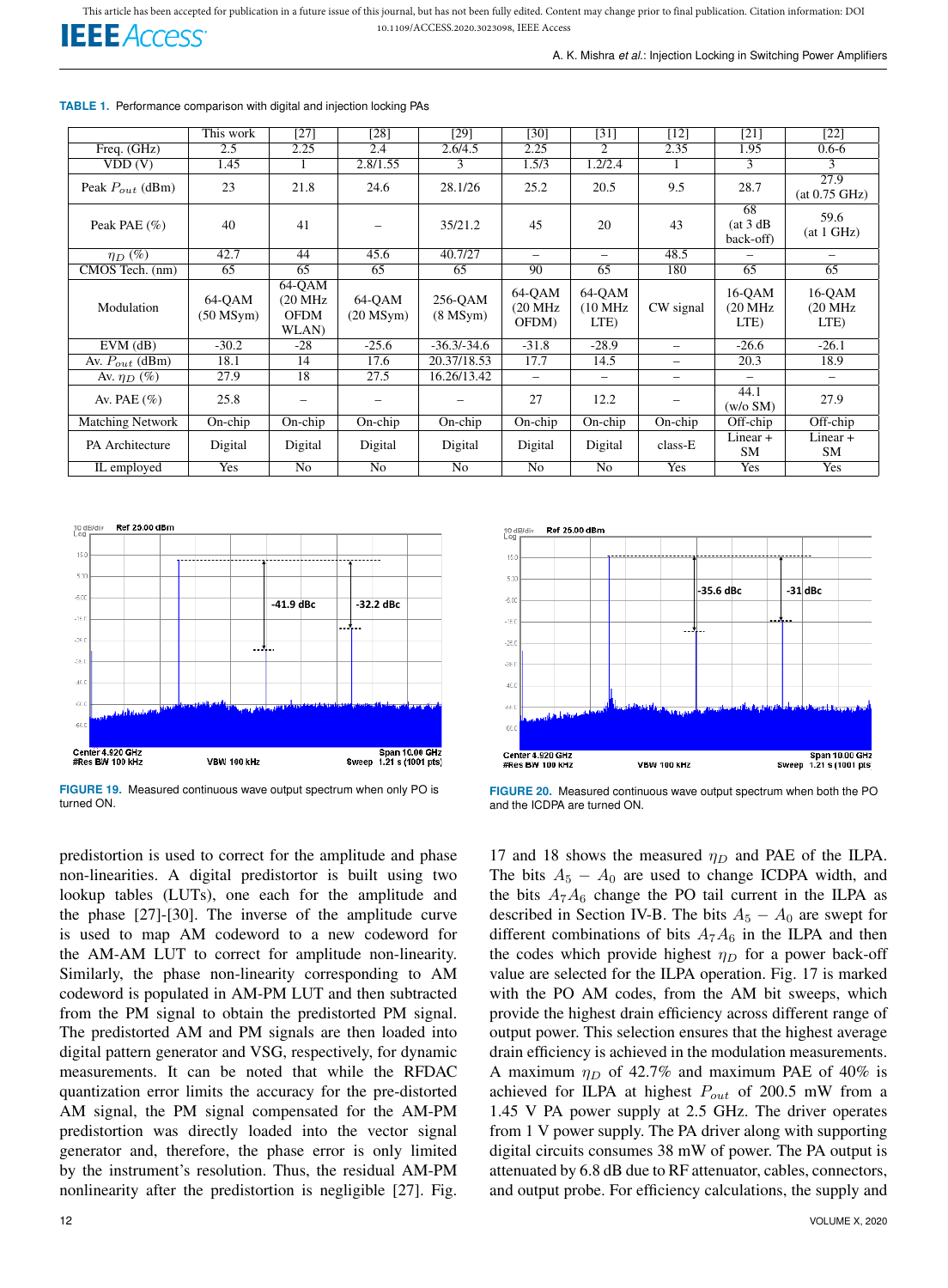This article has been accepted for publication in a future issue of this journal, but has not been fully edited. Content may change prior to final publication. Citation information: DOI<br>10.1109/ACCESS.2020.3023098, IEEE Ac 10.1109/ACCESS.2020.3023098, IEEE Access





(b)

**FIGURE 21.** 64-QAM measurement results for (a) 5 MSym/s and (b) 50 MSym/s.

ground have been de-embedded up to the PCB level only and therefore IR drop in the PCB traces and bondwires are not taken in account. Performance comparison of the ILPA with other digital PAs and ILPAs is shown in Table 1. The ILPAs, [21], [22], use an off-chip matching network and an off-chip supply modulator (SM).

The measured continuous wave output when only PO is turned ON in the ILPA is shown in Fig. 19 and when both the PO and the ICDPA in the ILPA are turned ON, is shown in Fig. 20. The measured self-oscillation frequency of the PO is 2.45 GHz and the  $P_{out}$  is 19.6 dBm at 1.45 V. The peak  $P_{out}$  increases by 3.4 dB when ICDPA is also turned

VOLUME X, 2020 13

ON in the ILPA as shown in Fig. 20. This follows the design insights of Fig. 4 for the peak  $P_{out}$  of the PO to be less than half of the peak  $P_{out}$  of the ILPA for improving  $\eta_D$ . The measured second and third harmonic rejections at peak  $P_{out}$ of the ILPA are -35.6 dBc and -31 dBc, respectively, without additional filtering.

The dynamic performance of the ILPA is characterized by modulation tests with 64-QAM signals at 1/5/10/20/50 MSym/s. The peak-to-average power ratio of the modulation signals is 4.9 dB. A measurement set-up similar to [30] is used. An upper limit of 50 MSym/s is due to the maximum modulation bandwidth limitation for the VSG (50 MHz). An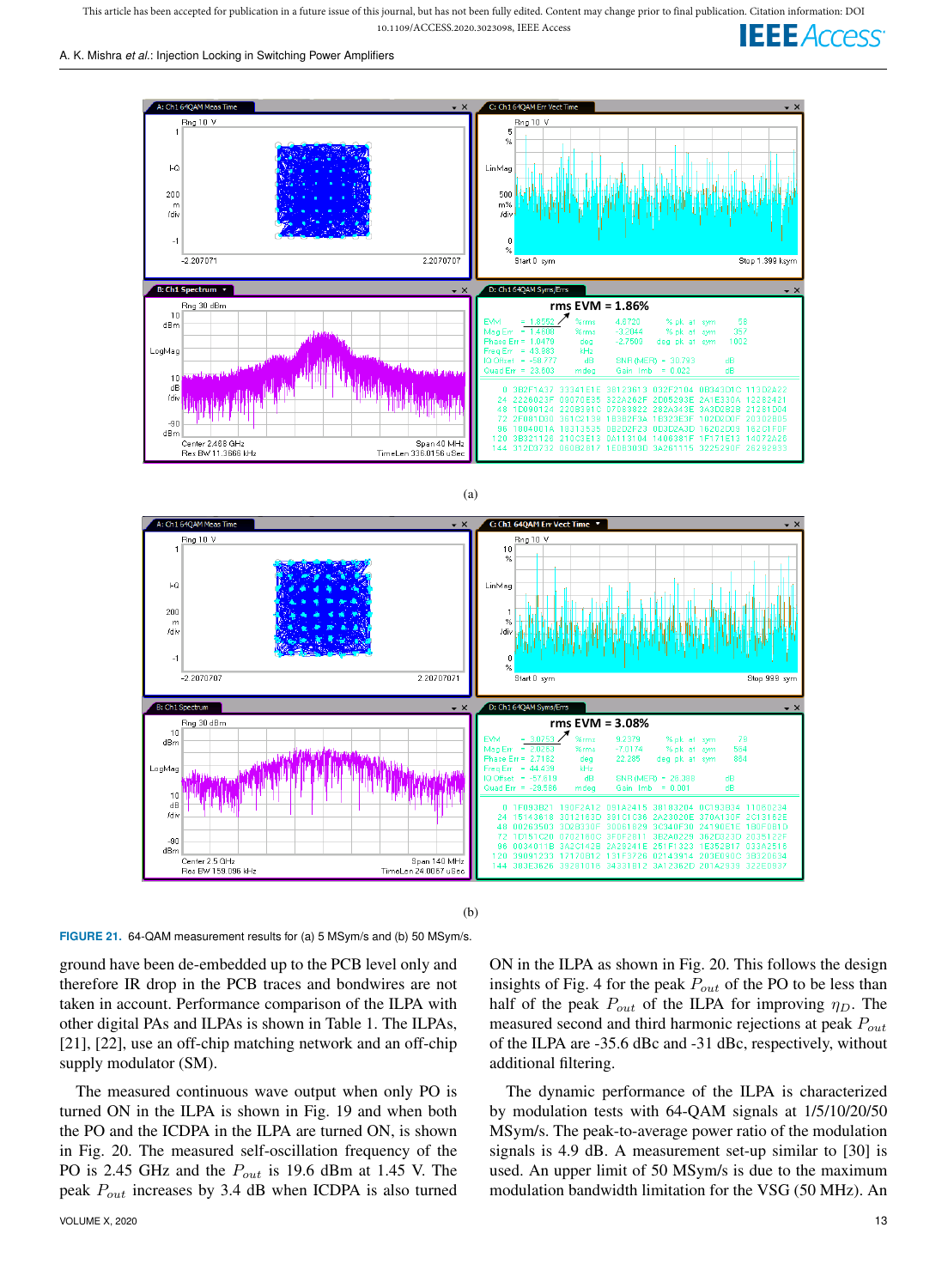A. K. Mishra *et al.*: Injection Locking in Switching Power Amplifiers



**FIGURE 22.** ACLR measurement for 64-QAM, 50 MSym/s modulation.

Agilent EXA N9010A Vector Signal Analyzer (VSA) is used to demodulate the signal. The constellation diagrams at 5 MSym/s and 50 MSym/s for 64-QAM measurements for the ILPA are shown in Fig. 21(a) and Fig. 21(b), respectively. The EVM values at 5/50 MSym/s for ILPA are 1.9%/3.1% RMS. The required delay resolution was estimated to be better than 400 ps for the 50 MSym/s 64-QAM signals used in this work. This is determined as follows: In [32], from simulations, the AM-PM time mismatch  $< 1$  ns was required for achieving better than -35 dB EVM for 20 MHz WLAN OFDM signals. The EVM degradation was shown to follow the degradation of the inter-modulation distortion product (IMD) given as IMD =  $2\pi (B_{RF} \Delta \tau)^2$  [33], [34].  $B_{RF}$  is 2-tone frequency spacing, and  $\Delta \tau$  is the delay between the AM and PM paths. Therefore, a 2.5x increase in data rate for this work requires better than  $1/2.5 = 0.4$  ns time-mismatch. To achieve this, a programmable delay line Model PDL-10A, Colby Instruments Inc., was used in the PM signal path, and the delay was swept in 100 ps step till the minimum EVM was achieved. The measured adjacent channel leakage ratio (ACLR) with 50 MSym/s 64-QAM signals is 16.71 dBc at the lower side, and 14.03 dBc at the higher side is shown in Fig. 22. No oversampling has been used in the measurements. Oversampled baseband signals can be used to further improve the spectrum leakage and ACLR.

The maximum voltage swing at the source of  $M_3$  is 2 V, which is limited by the  $V_{th}$  of the cascode transistors. For  $V_{a,cascode} = 2.5$  V, the maximum source swing  $V_{s,cascode} =$  $V_q - V_{th} = 2.5 - 0.55 = 1.95$  V. This follows the condition for the transistors  $M_1/M_2$  to work reliably as  $|V_{ds}|$  (or  $|V_{dq}|$ ) < 2·VDD [35]. The maximum drain voltage swing of 2.5 V thick-oxide cascode transistors is  $\pi$ . VDD from the ICDPA theory [27]. To operate reliably, the  $V_{d,cascode}$  swing should remain below  $V_{g,cascode} - V_{th} + 2 \cdot VDD = 7$  V. Therefore, the PA supply should not exceed  $7/\pi$  V = 2.2 V. The 1.45 V PA supply used for this ILPA meets this condition. As a measure of reliability, the ILPA was left operating with a 2.5 GHz continuous wave input at 1.45 V power supply at its peak output power  $(A_7 - A_0 = 11111111)$  for 24 hours and no significant drop in the output power was noticed.

#### **VII. CONCLUSION**

In summary, this work contributes to the following: (1) drain efficiency improvement is shown in an ILPA along with the PAE improvement, (2) high strength injection locking theory for the PA is derived, (3) excess AM-PM distortion component in an ILPA arising from the injection locking mechanism has been observed and analyzed, (4) the role of PO in out-of-band phase noise improvement in an ILPA is analyzed, and (5) design methodology and design equations are provided for the proposed ILPA to achieve the desired symbol rate and higher drain efficiency.

#### **ACKNOWLEDGMENT**

Dr. J. Walling of Skyworks, Prof. S. Yoo of MSU, and R. Mehrabadi and Dr. R. Rosales of UBC for CAD and test support.

#### **REFERENCES**

- [1] R. Adler, "A study of locking phenomena in oscillators," *Proc. IRE*, vol. 34, no. 6, pp. 351–357, Jun. 1946.
- [2] L. J. Paciorek, "Injection locking of oscillators," *Proc. IEEE*, vol. 53, no. 11, pp. 1723–1727, Nov. 1965.
- [3] B. Razavi, "A study of injection locking and pulling in oscillators," *IEEE J. Solid-State Circuits*, vol. 39, no. 9, pp. 1415–1424, Sep. 2004.
- [4] S. Shekhar *et al.*, "Strong injection locking in low-Q LC oscillators: Modeling and application in a forwarded-clock I/O receiver," *IEEE Trans. Circuits Syst. I, Reg. Papers*, vol. 56, no. 8, pp. 1818–1829, Aug. 2009.
- [5] E. Norrman, "The inductance-capacitance oscillator as a frequency divider," *Proc. IRE*, vol. 34, no. 10, pp. 799–803, Oct. 1946.
- [6] A. Rofougaran *et al.*, "A 900 MHz CMOS LC-oscillator with quadrature outputs," in *IEEE Int. Solid-State Circuits Conf. (ISSCC) Dig. Tech. Papers*, Feb. 1996, pp. 392–393.
- [7] X. Zhang *et al.*, "A study of subharmonic injection locking for local oscillators," *IEEE Microw. Guided Wave Lett.*, vol. 2, no. 3, pp. 97–99, Mar. 1992.